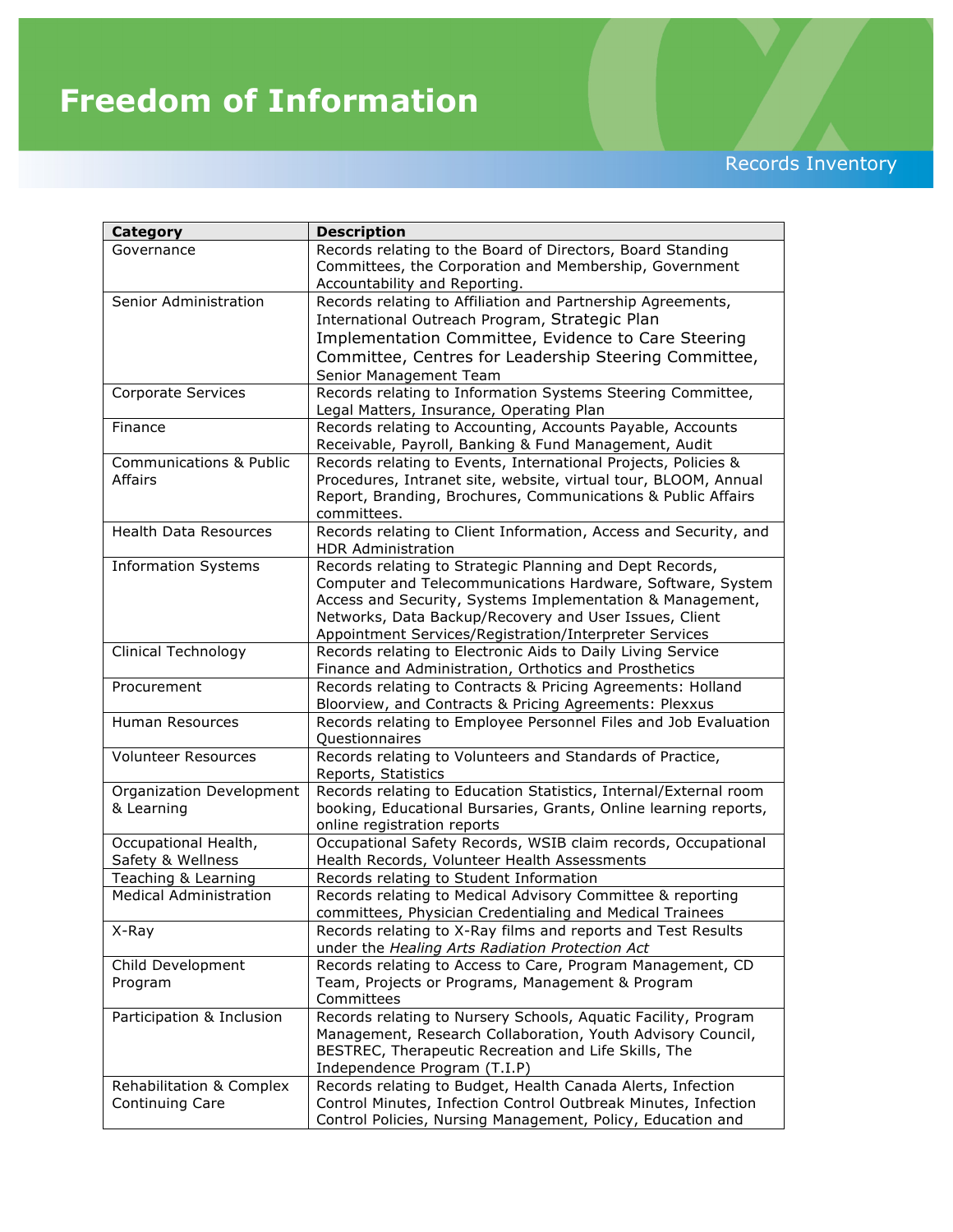| Category                                  | <b>Description</b>                                                                                                                                                                                                                                                                                                    |
|-------------------------------------------|-----------------------------------------------------------------------------------------------------------------------------------------------------------------------------------------------------------------------------------------------------------------------------------------------------------------------|
|                                           | Operations, Nursing Students, Pain Data, Upopolis and Wound<br>Photographs                                                                                                                                                                                                                                            |
| <b>Dental Services</b>                    | Records relating to Dental Chart Information, Northern Outreach<br>Cleft Palate Program, Ontario Cleft Lip & Palate Program<br>external cost predeterminations forms, explanation of benefits<br>from insurance and Accerta statements, Dental team meetings,<br>Dental Models/Impressions, Dental scheduling records |
| Quality & Organizational<br>Effectiveness | Records relating to Medication Reconciliation (Inpatient &<br>Outpatient), Falls Risk Assessments, Quality & Risk Management<br>Committee, Accreditation and Risk.                                                                                                                                                    |
| Family Resource Centre                    | Records relating to Accommodations, Request Tracking, BLOOM<br>Circulation, Family Leadership Program, Issue Resolution &<br>Compliments, Family Advisory Committee, Family Education<br>registration                                                                                                                 |
| Centralized Equipment<br>Pool             | Records relating to Lease Agreements and Sales Agreements                                                                                                                                                                                                                                                             |
| Transportation                            | Records relating to Driver Training, Administration, Vehicle<br>Records, General Archive Files                                                                                                                                                                                                                        |
| Pharmacy                                  | Records relating to Pharmacy Management and Administration,<br>Student Records, Purchasing Agreements/Contracts,<br>Investigational/Special Access Drug Records, Subcommittee<br>Minutes of the Medical Advisory Committee, Narcotic and<br>Controlled Drug Records, Prescription/Dispensing Records                  |
| <b>Bioethics Service</b>                  | Records relating to Ethics Consults and Bioethics Forum and<br><b>Ethics Spoke Committees</b>                                                                                                                                                                                                                         |
| Research Institute                        | Records relating to Administration, Research Ethics Board, Grant<br>Files and Intellectual Property & Commercialization                                                                                                                                                                                               |
|                                           |                                                                                                                                                                                                                                                                                                                       |
|                                           | <b>Personal Information Banks</b>                                                                                                                                                                                                                                                                                     |
|                                           | A Personal Information Bank is a collection of personal information that is organized and can<br>be retrieved by an individual's name or some other personal identifier. The following is a list<br>of Personal Information Banks at Holland Bloorview Kids Rehabilitation Hospital:                                  |
|                                           | Client Information, Access and Security including X-Ray films and reports, dental<br>records, pharmacy records, orthotics and prosthetics records and wound photographs                                                                                                                                               |
| $\bullet$                                 | Board of Directors, Board Standing Committees, the Corporation and Membership                                                                                                                                                                                                                                         |
| Employee Personnel Files<br>$\bullet$     |                                                                                                                                                                                                                                                                                                                       |
| ٠                                         | Electronic Aids to Daily Living Service Finance                                                                                                                                                                                                                                                                       |
|                                           | Volunteers and Volunteer Health Assessments                                                                                                                                                                                                                                                                           |
| Student Information                       |                                                                                                                                                                                                                                                                                                                       |
|                                           | Physician Credentialing and Medical Trainees                                                                                                                                                                                                                                                                          |
|                                           | Centralized Equipment Pool Lease and Sales Agreements                                                                                                                                                                                                                                                                 |
|                                           | BLOOM Circulation, Family Leadership Program, Issue Resolution & Compliments,<br>Family Advisory Committee, Family Education registration                                                                                                                                                                             |
| Nursery Schools                           |                                                                                                                                                                                                                                                                                                                       |
| Youth Advisory Council                    |                                                                                                                                                                                                                                                                                                                       |
| <b>Nursing Students</b>                   |                                                                                                                                                                                                                                                                                                                       |
| <b>Driver Training</b>                    |                                                                                                                                                                                                                                                                                                                       |
| Occupational Health Records               |                                                                                                                                                                                                                                                                                                                       |
|                                           | Pharmacy and Pharmacy Technician Student Records                                                                                                                                                                                                                                                                      |
| Prescription/Dispensing Records           |                                                                                                                                                                                                                                                                                                                       |

150 Kilgour Road, Toronto ON Canada M4G 1R8 **T** 416 425 6220 **T** 800 363 2440 **F** 416 425 6591 www.hollandbloorview.ca

## Kids Rehabilitation Hospital